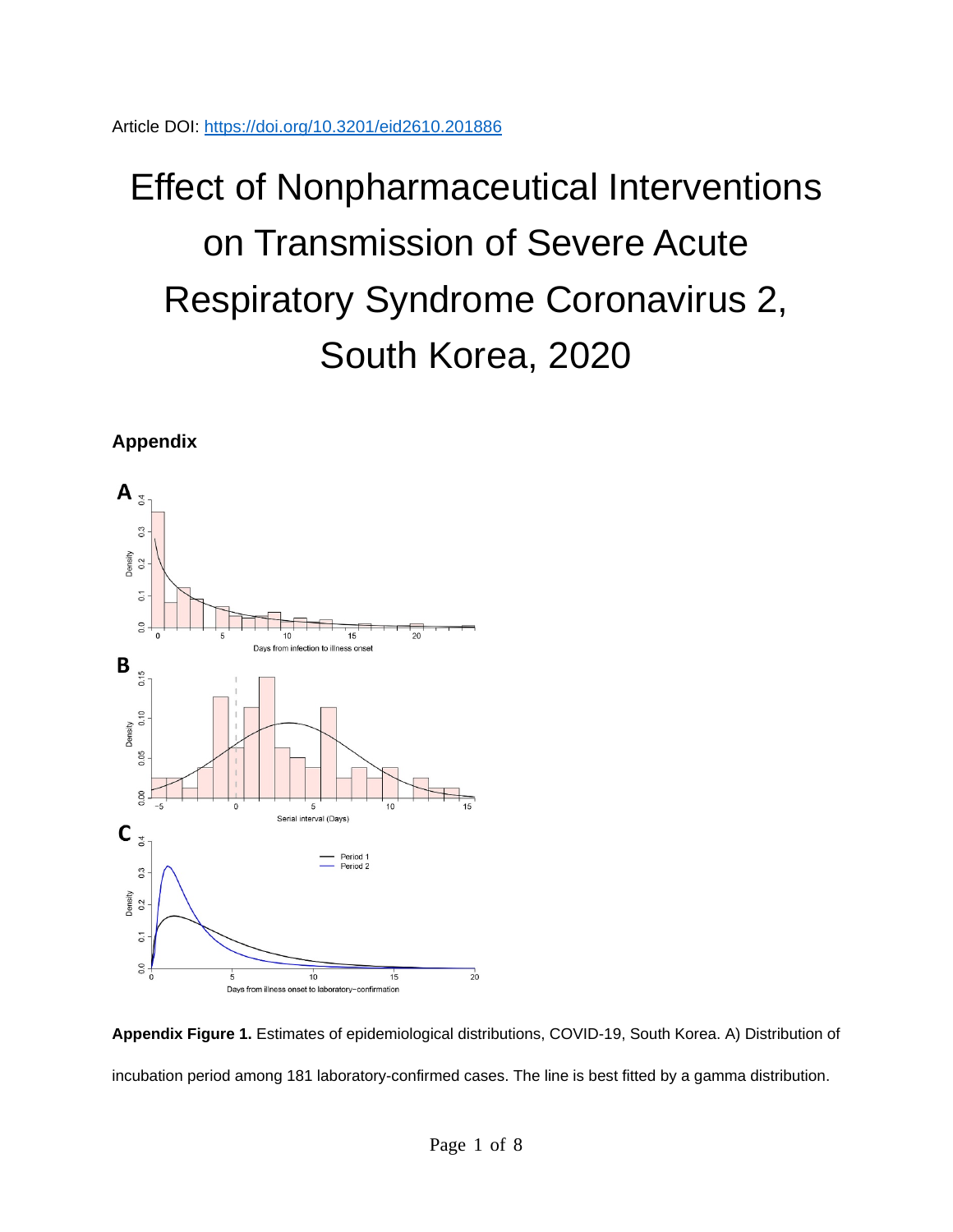B) Distribution of serial interval among 79 cases in 44 clusters. The line indicates a fitted normal distribution. C) Distribution of symptom onset to laboratory-confirmation divided by two periods of the epidemic in South Korea. The black line is the estimate during period-1(before February 23, 2020), and the blue line is the estimate during period-2 (on or after February 24, 2020). Both lines indicate a fitted log-normal distribution.



**Appendix Figure 2.** Daily number of laboratory-confirmed cases from the collected data and reported data by the Korean Ministry of Health and Welfare outside of Daegu-Gyeongsangbuk provincial region in South Korea. The black line indicates the collected data used in this study, and the gray line indicates the daily number of confirmed cases reported from the central government in South Korea.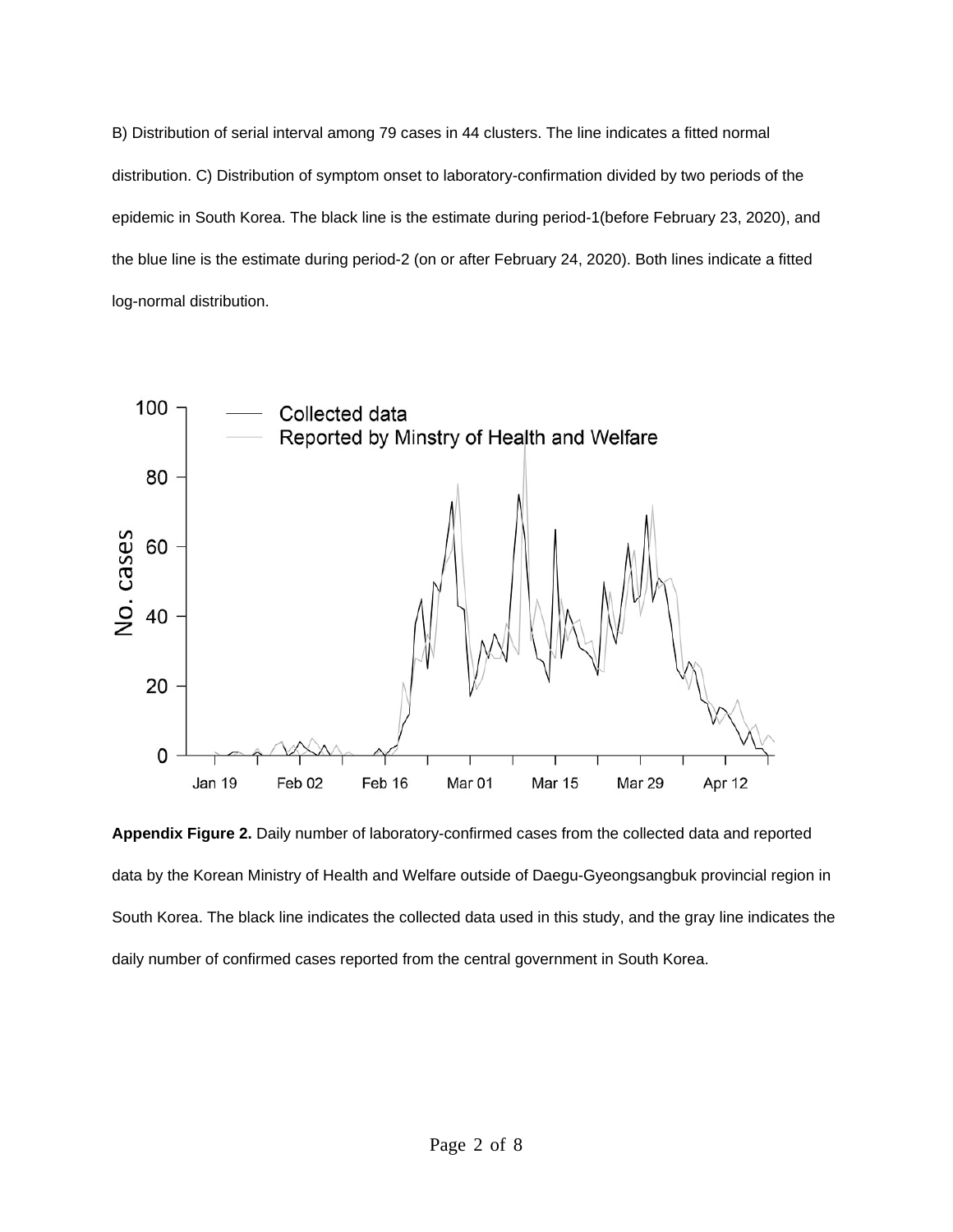**Appendix Table 1.** The dates of symptom onset among 79 cases in 44 clusters of infection. We retrieved the line-list data of the cases by using electronic data-extraction form (MS excel software). The column of this excel spread sheet presents the variables, including the date of exposure, date of illness onset, source of infection, demographic characteristics including birth year and gender of the cases.

|                   |              |                   |        |     | Source ID from local public health |
|-------------------|--------------|-------------------|--------|-----|------------------------------------|
| Number of cluster | Index case   | Symptom onset     | Sex    | Age | authorities                        |
| $\mathbf{1}$      | $\mathbf{1}$ | February 18, 2020 | Female | 26  | Busan #11                          |
| 1                 | 0            | February 19, 2020 | Male   | 29  | Busan #39                          |
| 1                 | 0            | February 23, 2020 | Female | 32  | Busan #56                          |
| 2                 | $\mathbf{1}$ | February 21, 2020 | Female | 57  | Busan #2                           |
| 2                 | 0            | February 20, 2020 | Female | 25  | Busan #5                           |
| 2                 | 0            | February 21, 2020 | Female | 82  | Busan #6                           |
| 2                 | 0            | February 22, 2020 | Female | 44  | Busan #25                          |
| 2                 | 0            | February 29, 2020 | Female | 83  | Busan #87                          |
| 3                 | 1            | February 21, 2020 | Male   | 19  | Busan #15                          |
| 3                 | 0            | February 26, 2020 | Male   | 16  | Busan #62                          |
| 3                 | 0            | February 28, 2020 | Male   | 19  | Busan #82                          |
| 4                 | $\mathbf{1}$ | February 21, 2020 | Female | 25  | Busan #59                          |
| 4                 | 0            | February 26, 2020 | Male   | 25  | Busan #65                          |
| 4                 | 0            | February 24, 2020 | Female | 51  | Busan #58                          |
| 5                 | 1            | February 17, 2020 | Male   | 25  | Busan #13                          |
| 5                 | 0            | February 20, 2020 | Female | 56  | Busan #20                          |
| 6                 | 1            | February 22, 2020 | Female | 62  | Busan #78                          |
| 6                 | 0            | March 1, 2020     | Female | 36  | Busan #81                          |
| 7                 | 1            | February 17, 2020 | Female | 28  | Busan #36                          |
| $\overline{7}$    | 0            | February 23, 2020 | Male   | 27  | Busan #54                          |
| $\overline{7}$    | 0            | February 26, 2020 | Female | 18  | Busan #70                          |
| 7                 | 0            | March 2, 2020     | Female | 40  | Busan #85                          |
| 8                 | $\mathbf{1}$ | February 28, 2020 | Male   | 79  | Busan #71                          |
| 8                 | 0            | March 9, 2020     | Male   | 50  | Busan #92                          |
| 8                 | 0            | March 12, 2020    | Male   | 50  | Busan #98                          |
| 9                 | $\mathbf{1}$ | March 6, 2020     | Female | 68  | <b>Busan #100</b>                  |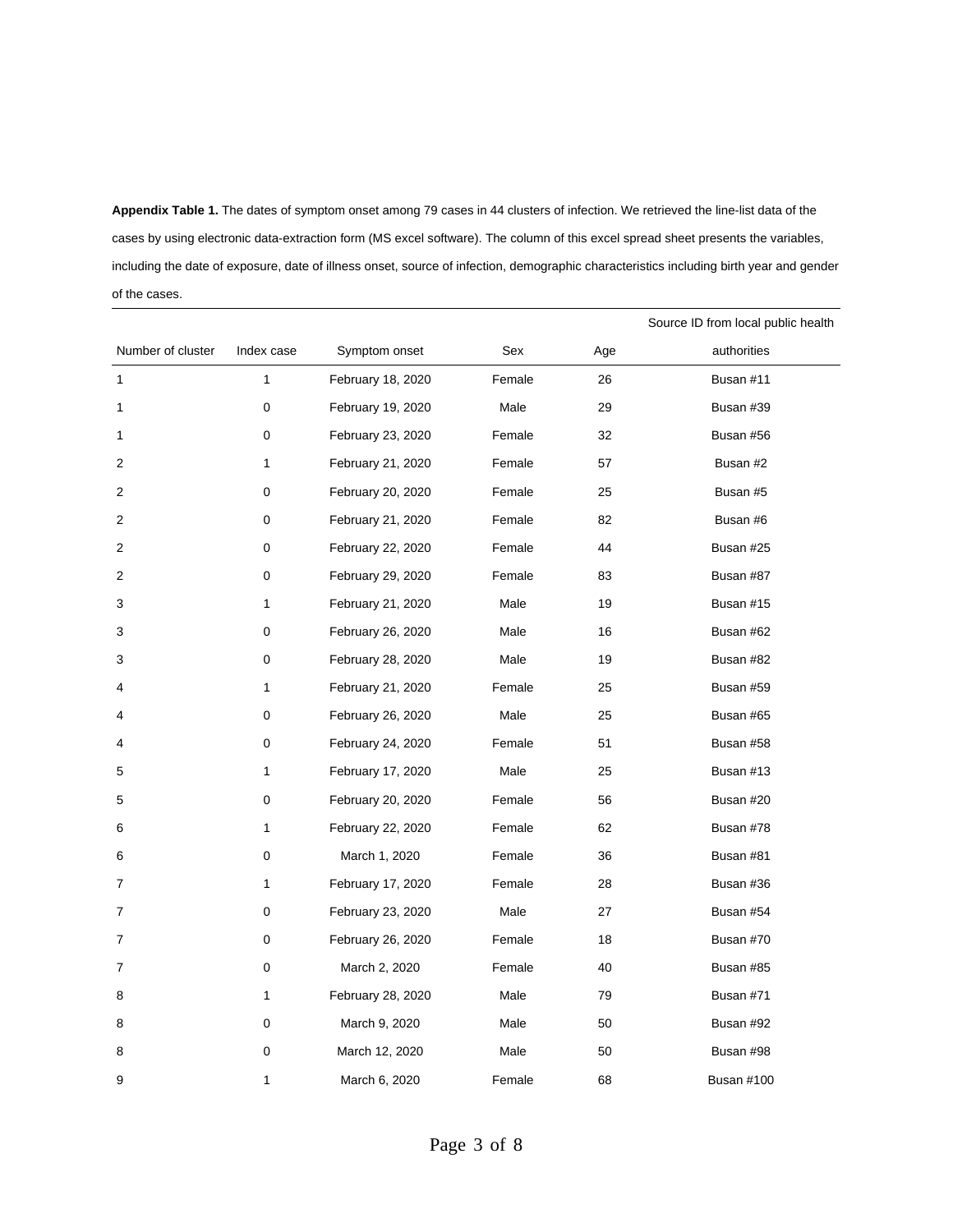|                   |            |                   |        |     | Source ID from local public health |
|-------------------|------------|-------------------|--------|-----|------------------------------------|
| Number of cluster | Index case | Symptom onset     | Sex    | Age | authorities                        |
| $\boldsymbol{9}$  | $\pmb{0}$  | March 9, 2020     | Male   | 73  | Busan #97                          |
| 10                | 1          | February 19, 2020 | Male   | 25  | Busan #57                          |
| 10                | 0          | February 23, 2020 | Female | 65  | Busan #60                          |
| 11                | 1          | February 6, 2020  | Female | 82  | Seoul #14                          |
| 11                | 0          | February 15, 2020 | Male   | 82  | Seoul #13                          |
| 12                | 1          | February 27, 2020 | Female | 42  | Seoul #140                         |
| 12                | 0          | February 29, 2020 | Female | 61  | Seoul #164                         |
| 13                | 1          | February 24, 2020 | Female | 60  | Seoul #38                          |
| 13                | 0          | March 6, 2020     | Male   | 65  | Seoul #117                         |
| 14                | 1          | March 12, 2020    | Male   | 26  | Seoul #266                         |
| 14                | 0          | March 19, 2020    | Female | 29  | Seoul #297                         |
| 14                | 0          | March 18, 2020    | Female | 55  | Seoul #298                         |
| 15                | 1          | March 11, 2020    | Female | 30  | Ulsan #29                          |
| 15                | 0          | March 12, 2020    | Male   | 30  | Ulsan #30                          |
| 16                | 1          | March 16, 2020    | Female | 30  | Ulsan #31                          |
| 16                | 0          | March 16, 2020    | Male   | 30  | Ulsan #36                          |
| 17                | 1          | March 17, 2020    | Female | 26  | Seoul #304                         |
| 17                | 0          | March 20, 2020    | Male   | 61  | Seoul #320                         |
| 18                | 1          | March 19, 2020    | Female | 4   | Seoul #311                         |
| 18                | 0          | March 22, 2020    | Female | 38  | Seoul #314                         |
| 19                | 1          | February 27, 2020 | Female | 55  | Suwon #13                          |
| 19                | 0          | February 29, 2020 | Male   | 42  | Suwon #16                          |
| 20                | 1          | March 7, 2020     | Male   | 24  | Suwon #17                          |
| 20                | 0          | March 9, 2020     | Male   | 10  | Suwon #18                          |
| 21                | 1          | March 20, 2020    | Male   | 20s | Suwon #23                          |
| 21                | 0          | March 22, 2020    | Male   | 50s | Suwon #24                          |
| 21                | 0          | March 22, 2020    | Female | 20s | Suwon #26                          |
| 22                | 1          | March 27, 2020    | Female | 55  | Suwon #44                          |
| 22                | 0          | March 31, 2020    | Male   | 42  | Suwon #45                          |
| 23                | 1          | March 21, 2020    | Female | 30  | Yongin #41                         |
| 23                | 0          | March 22, 2020    | Male   | 57  | Yongin #43                         |
| 24                | 1          | March 14, 2020    | Male   | 49  | Yongin #29                         |
| 24                | 0          | March 19, 2020    | Female | 49  | Yongin #27                         |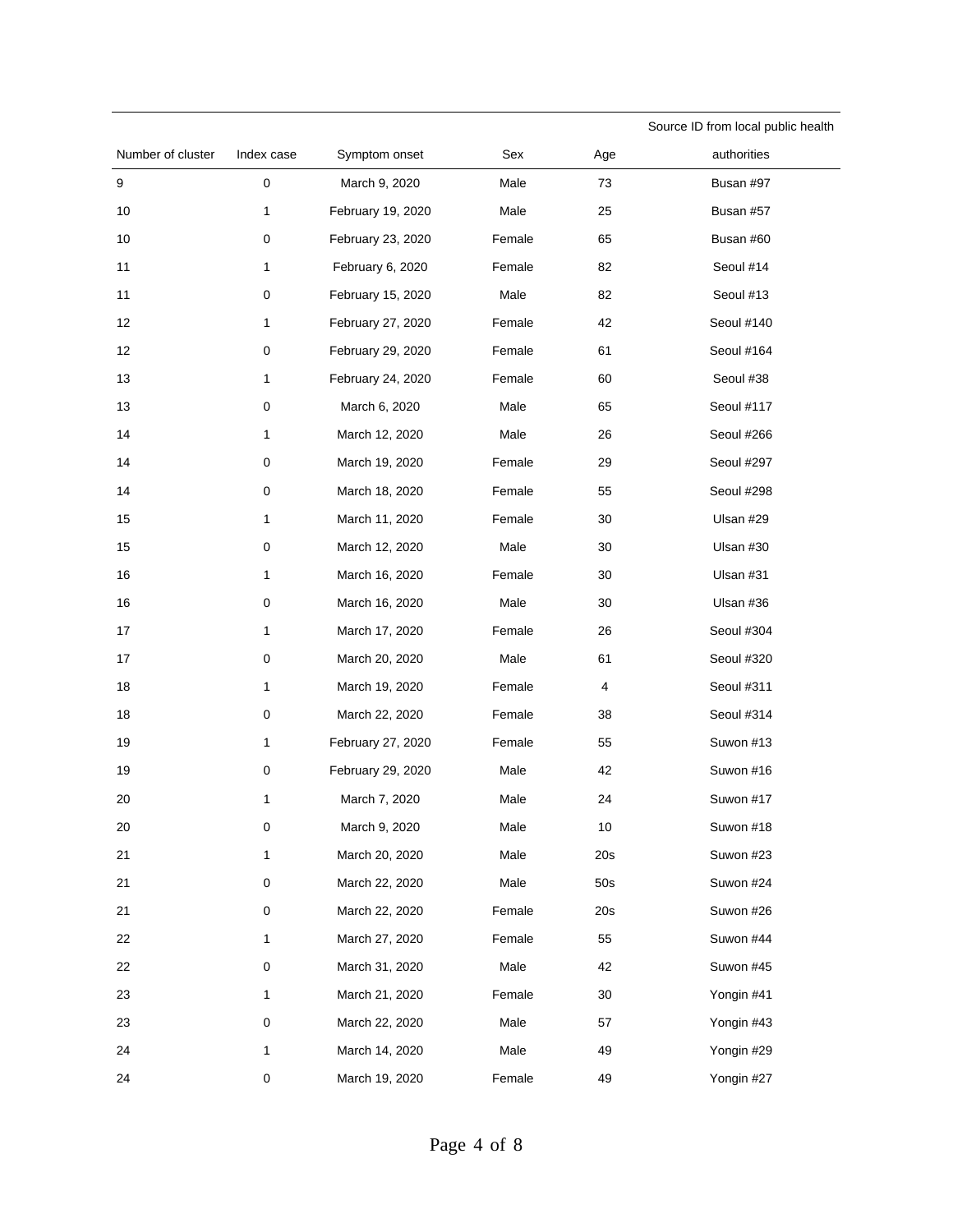|                   |             |                   |               |                 | Source ID from local public health |
|-------------------|-------------|-------------------|---------------|-----------------|------------------------------------|
| Number of cluster | Index case  | Symptom onset     | Sex           | Age             | authorities                        |
| 24                | $\mathsf 0$ | March 27, 2020    | Female        | 77              | Yongin #47                         |
| 25                | 1           | March 20, 2020    | Female        | 68              | Yongin #34                         |
| 25                | 0           | March 21, 2020    | Male          | 44              | Yongin #35                         |
| 25                | 0           | March 26, 2020    | Female        | 44              | Yongin #44                         |
| 26                | 1           | March 25, 2020    | Not available | 20s             | Uijeongbu #18                      |
| 26                | 0           | March 30, 2020    | Not available | 20s             | Uijeongbu #19                      |
| 26                | 0           | April 1, 2020     | Not available | 50s             | Uijeongbu #22                      |
| 27                | 1           | February 20, 2020 | Female        | 40s             | Sejong #2                          |
| 27                | 0           | February 22, 2020 | Female        | 40s             | Sejong #6                          |
| 27                | 0           | February 27, 2020 | Female        | 20s             | Sejong #3                          |
| 27                | 0           | February 22, 2020 | Female        | 50s             | Sejong #4                          |
| 27                | 0           | March 1, 2020     | Female        | 40s             | Sejong #5                          |
| 28                | 1           | February 21, 2020 | Female        | 47              | Gyeongnam #5                       |
| 28                | 0           | February 18, 2020 | Male          | 21              | Gyeongnam #7                       |
| 28                | 0           | February 24, 2020 | Male          | 16              | Gyeongnam #29                      |
| 28                | 0           | February 25, 2020 | Male          | 41              | Gyeongnam #42                      |
| 29                | 1           | April 2, 2020     | Female        | 39              | Gyeongnam #109                     |
| 29                | 0           | April 4, 2020     | Male          | 9               | Gyeongnam #110                     |
| 30                | 1           | February 23, 2020 | Female        | 72              | Namyangju #2                       |
| 30                | 0           | February 23, 2020 | Male          | 77              | Namyangju #3                       |
| 31                | 1           | March 28, 2020    | Female        | 20s             | Jeju #9                            |
| 31                | 0           | April 1, 2020     | Male          | 30 <sub>s</sub> | Jeju #11                           |
| 32                | 1           | April 9, 2020     | Male          | 60s             | Guri #5                            |
| 32                | $\pmb{0}$   | April 6, 2020     | Female        | 61              | Pocheon #12                        |
| 32                | 0           | April 12, 2020    | Female        | 60s             | Pocheon #14                        |
| 33                | 1           | March 23, 2020    | Female        | 46              | Pyeongtaek #19                     |
| 33                | 0           | March 22, 2020    | Female        | 78              | Pyeongtaek #26                     |
| 33                | 0           | March 25, 2020    | Male          | 79              | Pyeongtaek #27                     |
| 33                | 0           | March 23, 2020    | Female        | 34              | Pyeongtaek #28                     |
| 33                | 0           | March 26, 2020    | Female        | 32              | Pyeongtaek #29                     |
| 33                | 0           | April 3, 2020     | Male          | 47              | Pyeongtaek #35                     |
| 33                | 0           | April 6, 2020     | Male          | 54              | Pyeongtaek #38                     |
| 34                | 1           | March 25, 2020    | Male          | 9               | Pyeongtaek #36                     |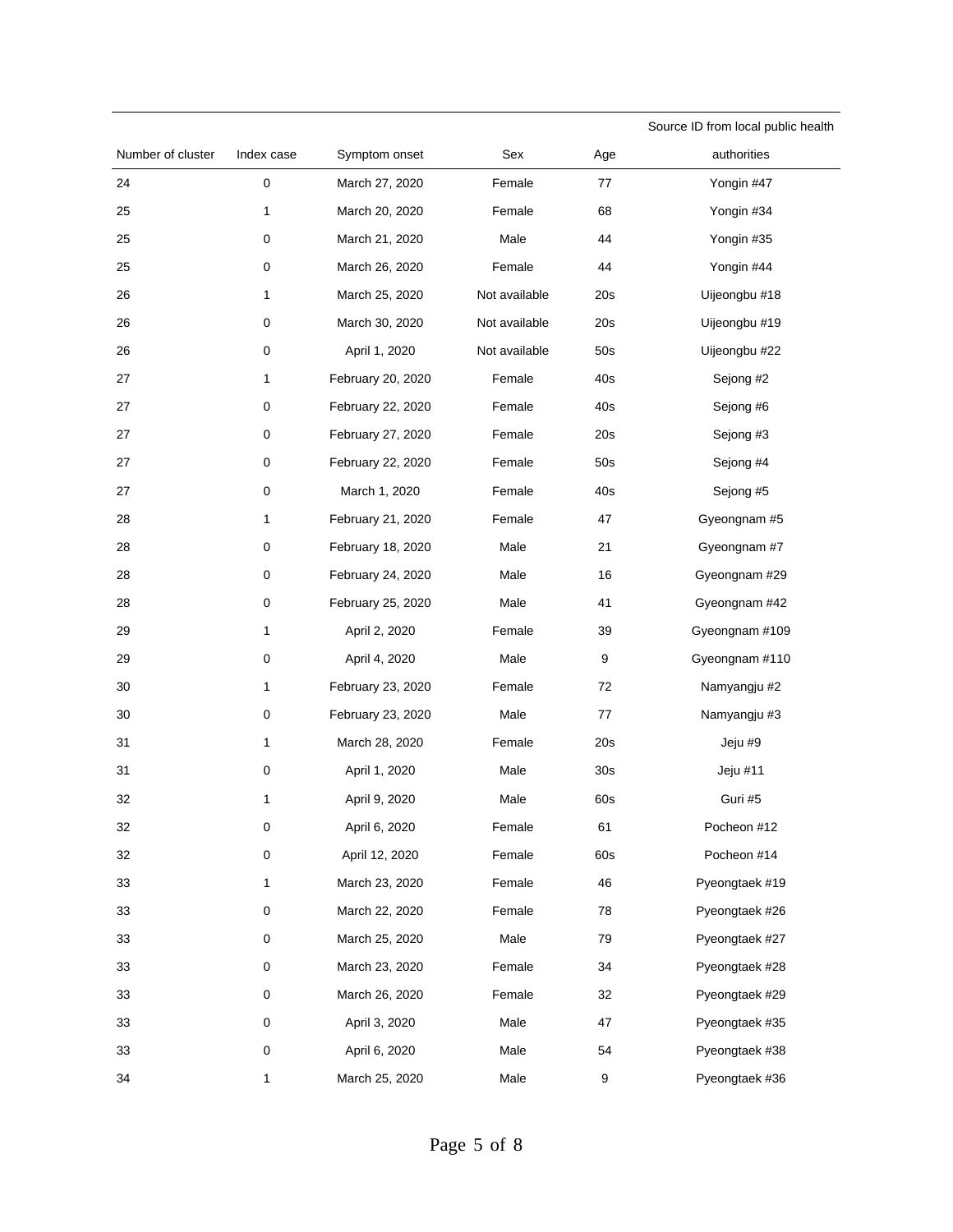|                   |              |                   |               |     | Source ID from local public health |
|-------------------|--------------|-------------------|---------------|-----|------------------------------------|
| Number of cluster | Index case   | Symptom onset     | Sex           | Age | authorities                        |
| 34                | $\mathsf 0$  | March 19, 2020    | Female        | 49  | Pyeongtaek #39                     |
| 35                | 1            | February 24, 2020 | Female        | 40s | Gwangmyeong #2                     |
| 35                | 0            | February 28, 2020 | Male          | 49  | Gwangmyeong #3                     |
| 35                | 0            | March 2, 2020     | Male          | 11  | Gwangmyeong #4                     |
| 36                | 1            | April 6, 2020     | Not available | 60s | Uijeongbu #28                      |
| 36                | 0            | April 6, 2020     | Not available | 60s | Uijeongbu #29                      |
| 36                | 0            | April 9, 2020     | Male          | 60  | Gwangju #15                        |
| 36                | 0            | April 9, 2020     | Female        | 56  | Gwangju #16                        |
| 37                | 1            | February 25, 2020 | Female        | 49  | Gunpo #2                           |
| 37                | $\pmb{0}$    | March 3, 2020     | Male          | 78  | Ansan #1                           |
| 37                | 0            | March 3, 2020     | Female        | 73  | Ansan #3                           |
| 38                | 1            | March 3, 2020     | Female        | 48  | Gwangmyeong #2                     |
| 38                | 0            | February 28 2020  | Male          | 49s | Gwangmyeong #3                     |
| 38                | $\pmb{0}$    | March 2, 2020     | Male          | 11  | Gwangmyeong #4                     |
| 39                | 1            | February 18, 2020 | Male          | 36  | Chungbuk #2                        |
| 39                | $\pmb{0}$    | February 18, 2020 | Female        | 35  | Chungbuk #3                        |
| 39                | 0            | March 4, 2020     | Female        | 57  | Chungbuk #14                       |
| 40                | 1            | March 8, 2020     | Female        | 42  | Chungnam #107                      |
| 40                | 0            | March 6, 2020     | Male          | 1   | Chungnam #108                      |
| 41                | 1            | March 6, 2020     | Male          | 38  | Chungnam #94                       |
| 41                | 0            | March 6, 2020     | Female        | 32  | Chungnam #95                       |
| 41                | 0            | March 6, 2020     | Female        | 3   | Chungnam #96                       |
| 42                | 1            | April 7, 2020     | Female        | 42  | Seongnam #120                      |
| 42                | 0            | April 10, 2020    | Male          | 1   | Seongnam #122                      |
| 43                | $\mathbf{1}$ | February 21, 2020 | Male          | 21  | Busan #29                          |
| 43                | $\mathsf 0$  | February 24, 2020 | Male          | 19  | Busan #42                          |
| 43                | $\mathsf 0$  | February 21, 2020 | Female        | 51  | Busan #43                          |
| 44                | $\mathbf{1}$ | February 21, 2020 | Female        | 25  | Busan #59                          |
| 44                | 0            | February 24, 2020 | Female        | 51  | Busan #58                          |
| 44                | 0            | February 21, 2020 | Female        | 44  | Busan #61                          |
| 44                | 0            | February 28, 2020 | Female        | 31  | Busan #63                          |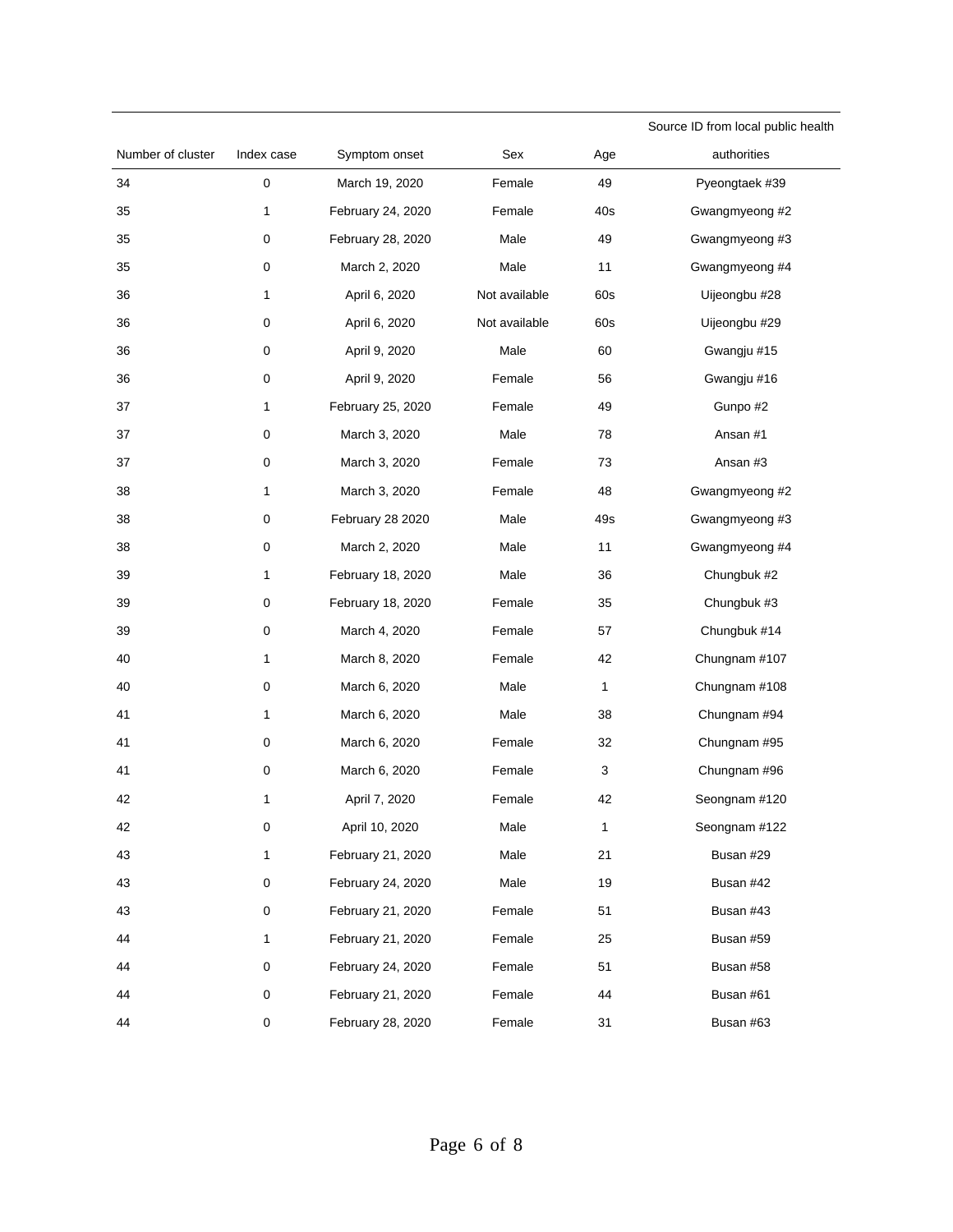| Starting date         | Interventions                                                          | Source                                                |
|-----------------------|------------------------------------------------------------------------|-------------------------------------------------------|
| <b>Travel-related</b> |                                                                        |                                                       |
| measures              |                                                                        |                                                       |
| February 3, 2020      | Barred of entry of foreign travelers from Hubei                        | http://overseas.mofa.go.kr/ru-                        |
|                       | province, China                                                        | ko/brd/m_7329/view.do?seq=1345588&srchFr=&sr          |
|                       |                                                                        | chTo=&srchWord=&srchTp=&multi_itm_s                   |
|                       |                                                                        | eq=0&itm_seq_1=0&itm_seq_2=0                          |
| February 23, 2020     | Recommended travel restriction in Daegu City                           | http://ncov.mohw.go.kr/tcmBoardView.do?contSeq=3530   |
|                       | - Recommended avoiding social gathering and                            | 64                                                    |
|                       | refraining from going out in Daegu city                                |                                                       |
| March 9, 2020         | Barred of entry of foreign travelers from Japan                        | http://overseas.mofa.go.kr/jp-                        |
|                       |                                                                        | ko/brd/m_1083/view.do?seq=1343492                     |
| April 1, 2020         | Implemented 14-day mandatory quarantine to                             | http://overseas.mofa.go.kr/nl-                        |
|                       | all travellers entering Korea from abroad                              | en/brd/m_6971/view.do?seq=761545                      |
| Case-based            |                                                                        |                                                       |
| measures              |                                                                        |                                                       |
| February 17, 2020     | Implemented screening test for COVID-19 for                            | https://www.cdc.go.kr/board/board.es?mid=a304020000   |
|                       | the health care workers at all nursing home                            | 00&bid=0030&act=view&list_no=366586&tag=&nPage=       |
|                       |                                                                        | 1                                                     |
| February 23, 2020     | Launched nationwide drive-through screening                            | https://jkms.org/DOIx.php?id=10.3346/jkms.2020.35.e12 |
|                       | centers                                                                | 3                                                     |
|                       | - Operated 58 roadside screening sites to timely                       | https://www.mohw.go.kr/react/popup_200128_4.html      |
|                       | identify the infected cases in the community as                        |                                                       |
|                       | of May 11, 2020                                                        |                                                       |
|                       | February 25, 2020   Initiated screening all Sincheonji religious group | http://www.korea.kr/news/pressReleaseView.do?newsId   |
|                       | members                                                                | $=156377318$                                          |
|                       | - As the Sincheonii religious group occupied a                         |                                                       |
|                       | large portion of COVID-19 cases in Korea,                              |                                                       |
|                       | Korean public health authorities initiated the                         |                                                       |
|                       | screening program for this group members (ca.                          |                                                       |
|                       | 0.2 million)                                                           |                                                       |

**Appendix Table 2.** Key non-pharmaceutical interventions in South Korea (most of the interventions)